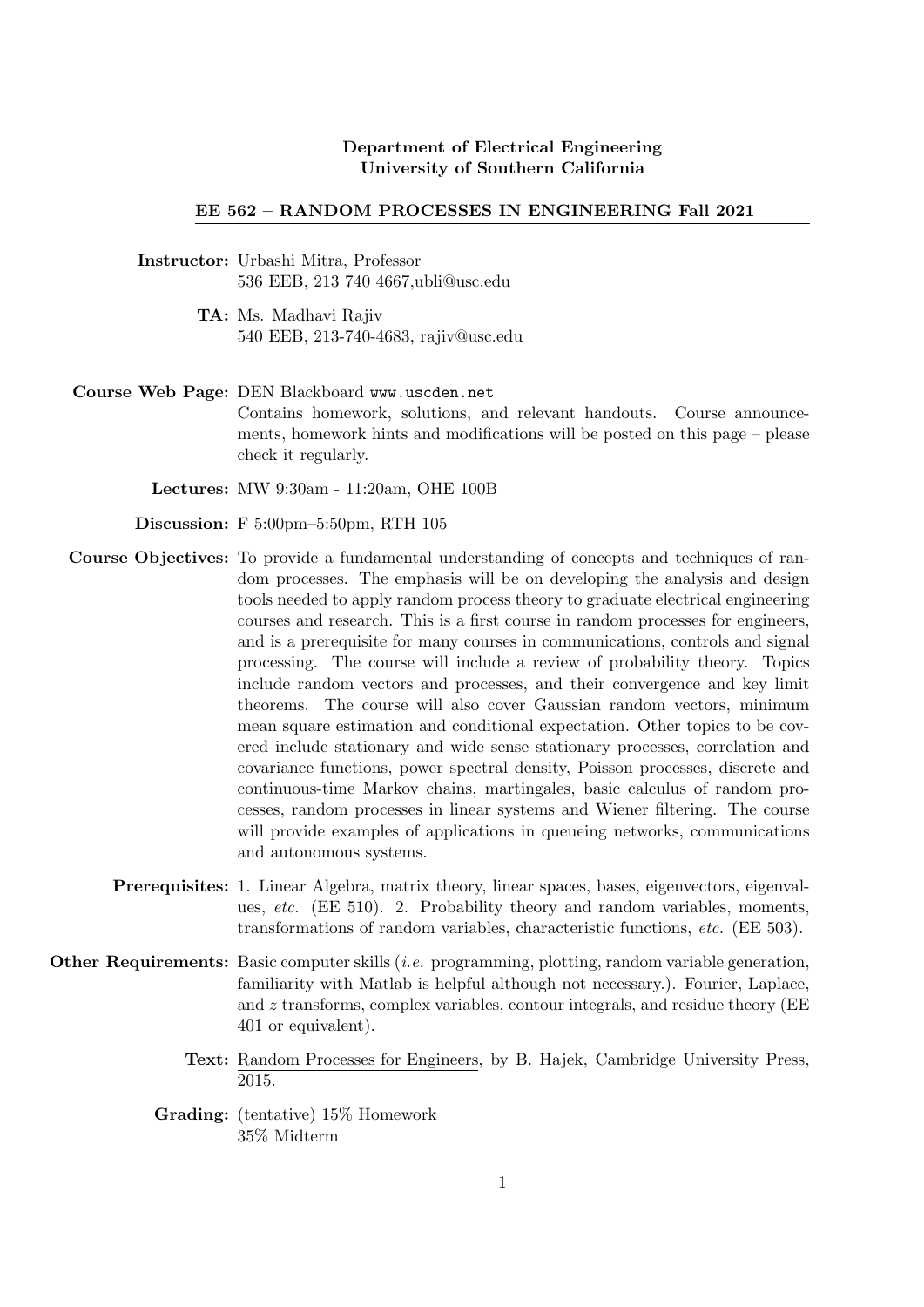50% Final

Final grades will be assigned by a combination of student score distribution (curve) and the discretion of the instructor.

- Exams: Midterm Wednesday, October 13, 2021, 9:30 am 11:20pm Final Monday, December 13, 2021, 11:00am-1:00pm
- Office Hours: TBD Use of email to set up appointments encouraged: ubli@usc.edu. Attending office hours in person is encouraged.
	- Late Policy: Homework is due at 5pm on Tuesdays (probably via Blackboard site). No late homework will be accepted. A late assignment results in a zero grade. However, your lowest homework score will be removed prior to computing the homework average score.
- Make-up Material: Homework assignment dates are non-negotiable. Your lowest homework score will be thrown out before computing final grades. No make-up exams will be given. In the case of a required business trip or a medical emergency, a signed letter from your supervisor or doctor is required. This letter must include the telephone number of your doctor or supervisor.
- Grade Adjustment: If you dispute any scoring of a problem on an exam or homework set, you have one week from the date that the graded paper is returned to request a change in the grade. After this time, no further alterations will be considered. All requests for a change in grade must be submitted in writing to me.
	- Attendance: Lecture attendance is encouraged; many examples and applications not in the text will be covered in the lectures. The student is responsible for all assignments, changes of assignments, announcements, lecture notes etc. All such changes should be posted on the course web-site.
	- References: 1. Random Processes for Engineers, by Robert A. Scholtz (will be posted on DEN website)
		- 2. Intuitive Probability and Random Processes using MATLAB, Steven Kay, Springer 2006 (ISBN-13: 978-0387241579)
		- 3. Probability, Statistics, and Random Processes for Engineers , Henry Stark and John Woods, 4th ed., Prentice Hall 2011 (ISBN-13: 978-0132311236)
		- 4. Probability and Random Processes, Yannis Viniotis, McGraw-Hill 1997 (ISBN-13: 978-0070674912)
		- 5. Stochastic Processes, 2nd ed. by Sheldon Ross, Wiley 1995 (ISBN-13: 978-0471120629)
		- 6. Probability in EE and CS: An Applications-driven course Jean Walrand, Quoi? Publishers 2014 (ISBN-13: 978-0615899367)
		- 7. Probability and Random Processes for Electrical & Computer Engineers, by John Gubner, Cambridge University Press 2006 (ISBN-13: 978-0521864701)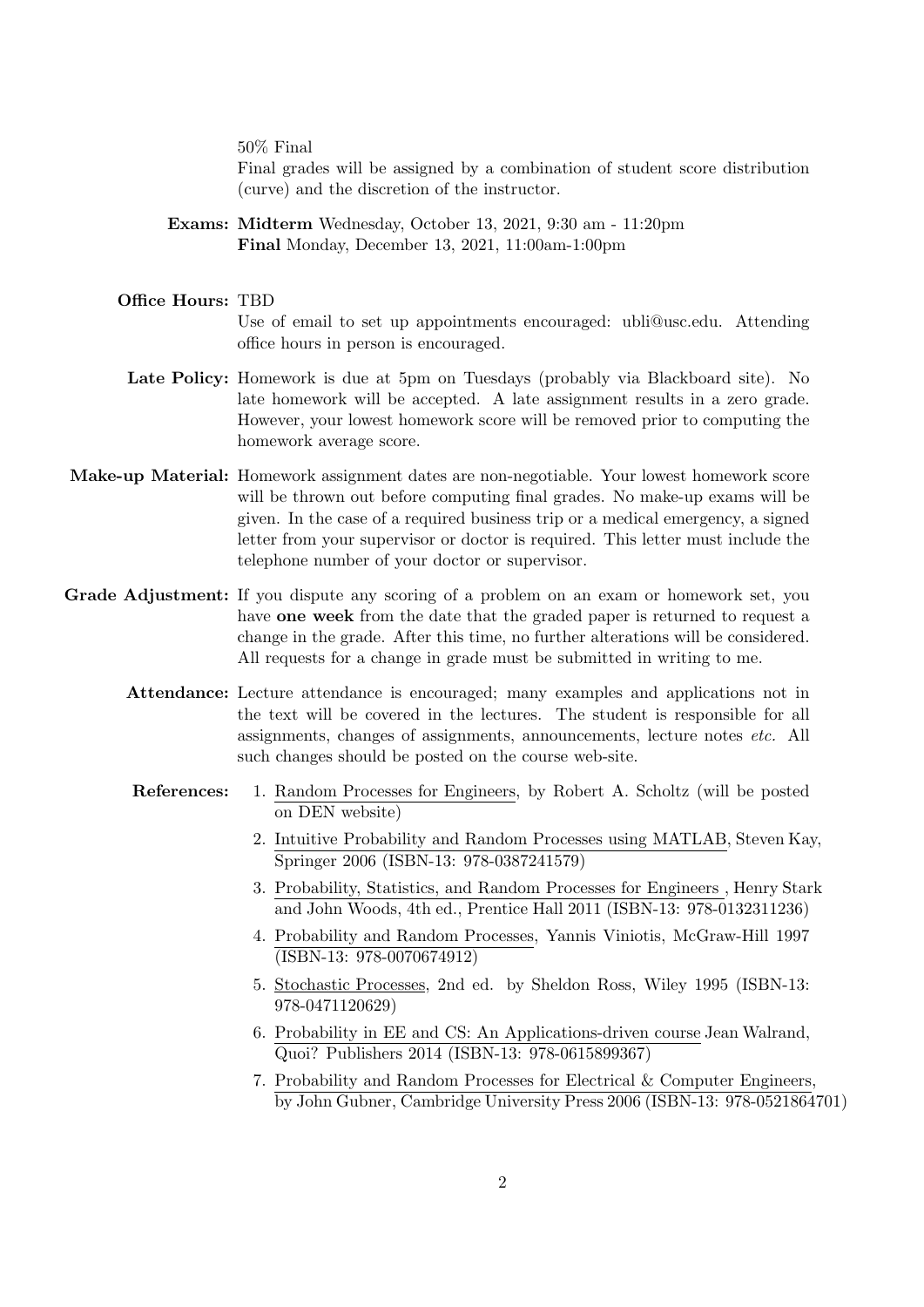## Outline: 1. Review of probability theory (Hajek Ch 1.1-1.11).

- 2. Convergence of random sequences; limit theorems (Hajek Ch 2).
- 3. Random vectors and minimum mean-squared error estimation (Hajek Ch 3).
- 4. Random processes: definition, characterization, special processes (Hajek Ch 4.1-4.8).
- 5. Countable Markov chains (Hajek Ch 6.1-6.9).
- 6. Continuous Time Markov chains (supplemental reading in Ross Ch 5).
- 7. Martingales (Hajek Ch 10).
- 8. Mean-square calculus, representations of random processes (Hajek Ch 7.1-7.7).
- 9. Random processes in linear systems and spectral analysis (Hajek Ch 8).
- 10. Optimal filtering of random processes (Hajek Ch 9).
- 11. (time permitting) Inference for Markov Models, EM Algorithm, Hidden Markov models (Hajek Ch 5).

## Suggestions: 1. Remember the big picture.

- 2. Read the book and supplementary sources.
- 3. Prepare your own summaries from texts and notes.
- 4. Work as many problems as you can.